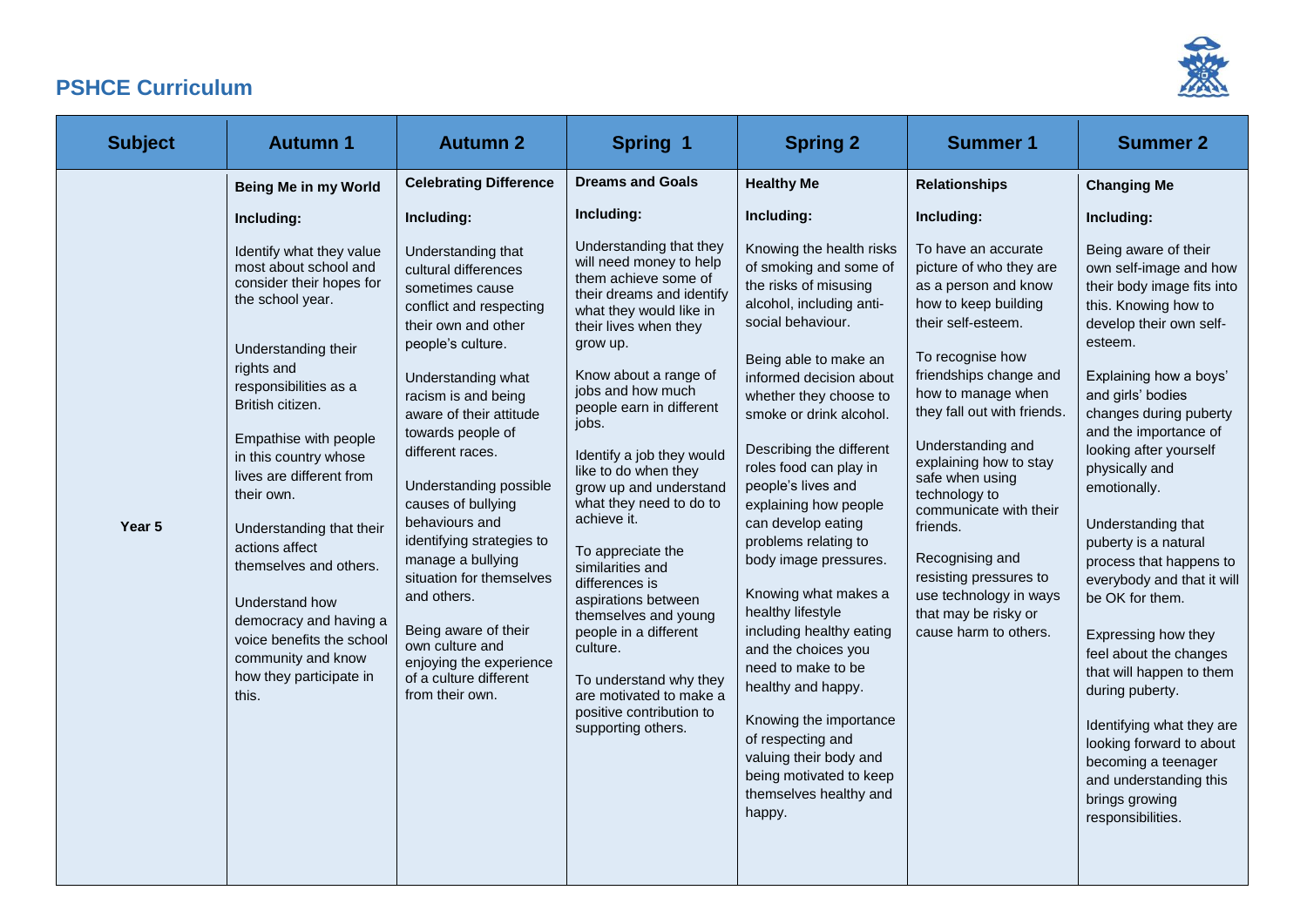

|        | Being Me in my World                                                                                                                                                                                                                                                                                                                                                                                                                              | <b>Celebrating Difference</b>                                                                                                                                                                                                                                                                                                                                                                                                                                                                | <b>Dreams and Goals</b>                                                                                                                                                                                                                                                                                                                                                                                                                                                                                                                        | <b>Healthy Me</b>                                                                                                                                                                                                                                                                                                                                                                                                                                                                                                                                                           | <b>Relationships</b><br>Including:                                                                                                                                                                                                                                                                                                                                                                                                                                                                                                                                                                                     | <b>Changing Me</b>                                                                                                                                                                                                                                                                                                                                                                                                                                                                                                                                                         |
|--------|---------------------------------------------------------------------------------------------------------------------------------------------------------------------------------------------------------------------------------------------------------------------------------------------------------------------------------------------------------------------------------------------------------------------------------------------------|----------------------------------------------------------------------------------------------------------------------------------------------------------------------------------------------------------------------------------------------------------------------------------------------------------------------------------------------------------------------------------------------------------------------------------------------------------------------------------------------|------------------------------------------------------------------------------------------------------------------------------------------------------------------------------------------------------------------------------------------------------------------------------------------------------------------------------------------------------------------------------------------------------------------------------------------------------------------------------------------------------------------------------------------------|-----------------------------------------------------------------------------------------------------------------------------------------------------------------------------------------------------------------------------------------------------------------------------------------------------------------------------------------------------------------------------------------------------------------------------------------------------------------------------------------------------------------------------------------------------------------------------|------------------------------------------------------------------------------------------------------------------------------------------------------------------------------------------------------------------------------------------------------------------------------------------------------------------------------------------------------------------------------------------------------------------------------------------------------------------------------------------------------------------------------------------------------------------------------------------------------------------------|----------------------------------------------------------------------------------------------------------------------------------------------------------------------------------------------------------------------------------------------------------------------------------------------------------------------------------------------------------------------------------------------------------------------------------------------------------------------------------------------------------------------------------------------------------------------------|
| Year 6 | Including:<br>Identifying their goals for<br>this year and<br>understanding their<br>fears and worries about<br>the future.<br>Knowing that there are<br>universal rights for all<br>children but for many<br>children these rights are<br>not met.<br>Understanding that their<br>actions can affect other<br>people locally and<br>globally.<br>Being able to compare<br>their own wants and<br>needs with children in<br>different communities | Including:<br>Understanding there are<br>different perceptions<br>about what normal<br>means.<br>Understanding and<br>showing empathy with<br>how a disability could<br>affect someone's life.<br>Being aware of their<br>attitude towards people<br>with disabilities.<br>Explaining some of the<br>ways in which one<br>person can have power<br>over another and<br>knowing some of the<br>reasons why people use<br>bullying behaviour.<br>Explaining ways in<br>which difference can be | Including:<br>Know their learning<br>strengths and set<br>challenging, realistic<br>goals for themselves.<br>To work out their<br>learning steps and<br>success criteria to reach<br>their goals and<br>understand how to<br>motivate themselves.<br>To identify problems in<br>the world that concern<br>them and talk to other<br>people about it.<br>Work with other people<br>to help make the world a<br>better place and<br>empathise with people<br>who are suffering or<br>living in difficult<br>situations.<br>Describe some ways in | Including:<br>Knowing the impact of<br>food on the body and<br>being motivated to give<br>their body the best<br>combination of food for<br>their physical and<br>emotional health.<br>Knowing about the<br>different types of drugs<br>and their uses and their<br>effects on the body.<br>Being able to explain<br>how they feel about<br>using alcohol when they<br>are older and their<br>reasons for this.<br>Understanding what it<br>means to be emotionally<br>well and exploring<br>people's attitudes<br>towards mental<br>health/illness.<br>Knowing how to help | Identifying the most<br>significant people in<br>their lives so far and<br>understanding how it<br>feels to have people in<br>their life who are special<br>to them.<br>Knowing some of the<br>feelings we can have<br>when someone dies or<br>leaves and<br>understanding there are<br>different stages of grief<br>and that there are<br>different types of loss for<br>people to grieve. Being<br>able to use some<br>strategies to manage<br>feelings associated with<br>loss and help other<br>people to do so.<br>Recognising when<br>people are trying to gain<br>power or control and<br>demonstrate ways they | Including:<br>Being aware of their<br>own self-image and how<br>their body image fits into<br>that and knowing how to<br>develop their own self<br>esteem.<br>Explaining how boys'<br>and girls' bodies change<br>during puberty and<br>understanding the<br>importance of looking<br>after yourself physically<br>and emotionally during<br>puberty.<br>Being able to ask the<br>questions they need<br>answered about<br>changes during puberty<br>and reflecting on how<br>they feel about the<br>answers they receive.<br>Understanding how<br>babies are usually made |
|        | Feeling welcomed and<br>valued and knowing how<br>to make others feel the<br>same<br>Caring about other<br>people's feelings and<br>trying to empathise with<br>them                                                                                                                                                                                                                                                                              | a source of conflict and<br>a cause of celebration<br>Showing empathy with<br>people when difference<br>is a cause for conflict or<br>celebration.<br>Knowing how it can feel<br>to be excluded or<br>treated badly by being                                                                                                                                                                                                                                                                 | which they can work<br>with other people to help<br>make the world a better<br>place.<br>Know what some people<br>in their class admire<br>about them and accept<br>their praise.                                                                                                                                                                                                                                                                                                                                                              | themselves feel<br>emotionally healthy and<br>recognising when they<br>need help with this.<br>Recognising when they<br>feel stressed and the<br>triggers that cause this,<br>and using different<br>strategies to manage<br>stress and pressure.                                                                                                                                                                                                                                                                                                                           | could stand up for<br>themselves and their<br>friends in situations<br>where others are trying<br>to gain control or power.<br>Understanding how<br>technology can be used<br>to try to gain power or<br>control and using                                                                                                                                                                                                                                                                                                                                                                                             | and how sometimes<br>people need IVF to help<br>them have a baby.<br>Describing how a baby<br>develops from<br>conception through<br>pregnancy, and how it is<br>born.                                                                                                                                                                                                                                                                                                                                                                                                     |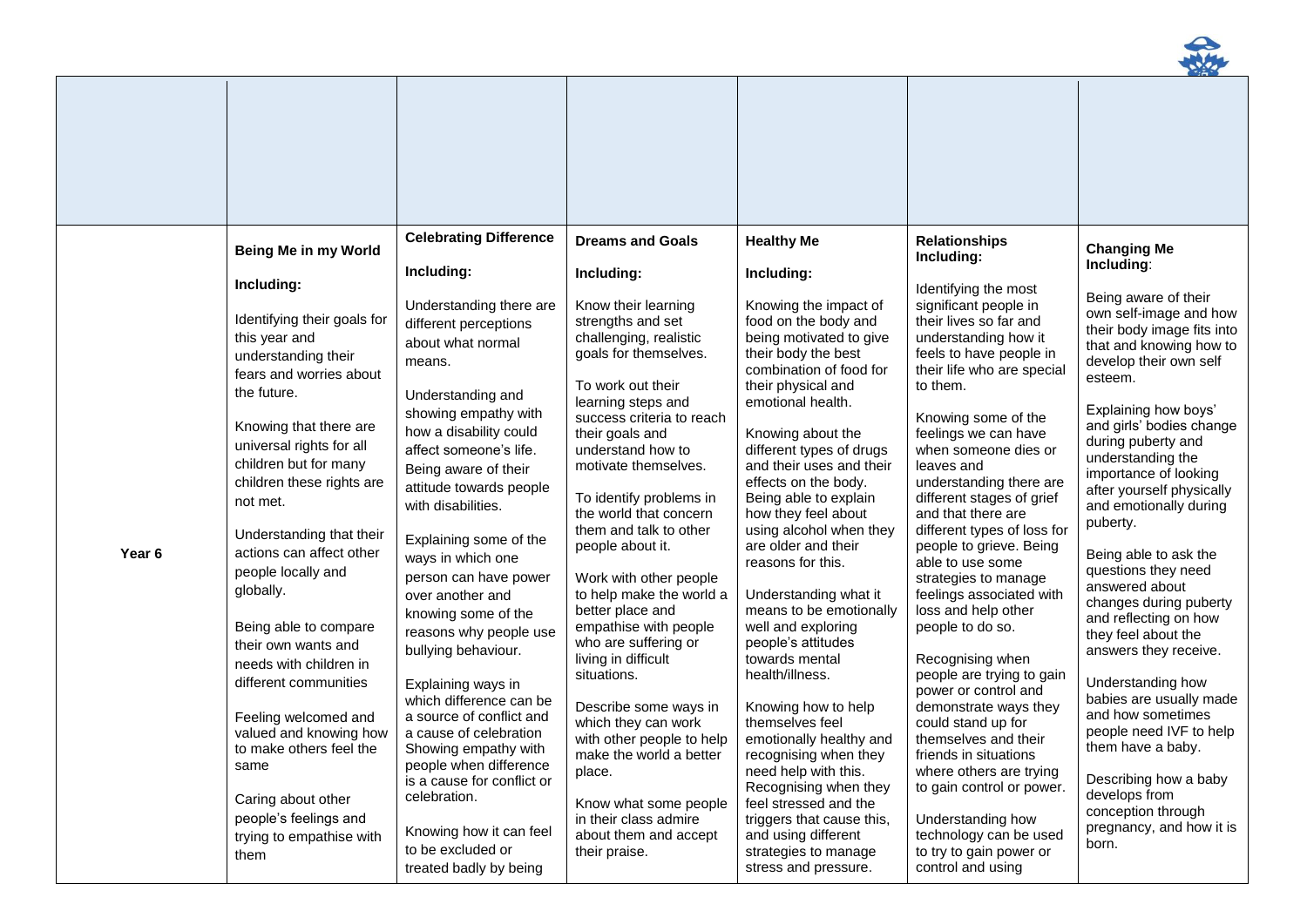|        |                                                                                                                                                                                                                                                                                                                                                                                                                                                                                                                                                                                                 | different in some way<br>and appreciating people<br>for who they are.                                                                                                                                                                                                                                                                                                                                                                                                                                                                                                                                                       |                                                                                                                                                                                                                                                                                                                                                                                                                                                                                                                                                                                                                           | Understanding how<br>stress can cause alcohol<br>misuse and being<br>motivated to find ways<br>to be happy and cope<br>with life's situations<br>without drugs.                                                                                                                                                                                                                                                                                                                                                                                                                                   | technology positively<br>and safely to<br>communicate with their<br>friends and family.<br>Take responsibility for<br>their own safety and<br>well-being.                                                                                                                                                                                                                                                                                                                                                                                                                                                              | To understand how<br>being physically<br>attracted to someone<br>changes the nature of<br>the relationship.<br>Expressing how they<br>feel about the growing<br>independence of<br>becoming a teenager<br>and feeling confident<br>they can cope with<br>becoming a teenager.                                                                                                                                                                                                                                                                                       |
|--------|-------------------------------------------------------------------------------------------------------------------------------------------------------------------------------------------------------------------------------------------------------------------------------------------------------------------------------------------------------------------------------------------------------------------------------------------------------------------------------------------------------------------------------------------------------------------------------------------------|-----------------------------------------------------------------------------------------------------------------------------------------------------------------------------------------------------------------------------------------------------------------------------------------------------------------------------------------------------------------------------------------------------------------------------------------------------------------------------------------------------------------------------------------------------------------------------------------------------------------------------|---------------------------------------------------------------------------------------------------------------------------------------------------------------------------------------------------------------------------------------------------------------------------------------------------------------------------------------------------------------------------------------------------------------------------------------------------------------------------------------------------------------------------------------------------------------------------------------------------------------------------|---------------------------------------------------------------------------------------------------------------------------------------------------------------------------------------------------------------------------------------------------------------------------------------------------------------------------------------------------------------------------------------------------------------------------------------------------------------------------------------------------------------------------------------------------------------------------------------------------|------------------------------------------------------------------------------------------------------------------------------------------------------------------------------------------------------------------------------------------------------------------------------------------------------------------------------------------------------------------------------------------------------------------------------------------------------------------------------------------------------------------------------------------------------------------------------------------------------------------------|---------------------------------------------------------------------------------------------------------------------------------------------------------------------------------------------------------------------------------------------------------------------------------------------------------------------------------------------------------------------------------------------------------------------------------------------------------------------------------------------------------------------------------------------------------------------|
|        | Being Me in my World                                                                                                                                                                                                                                                                                                                                                                                                                                                                                                                                                                            | <b>Celebrating Difference</b>                                                                                                                                                                                                                                                                                                                                                                                                                                                                                                                                                                                               | <b>Dreams and Goals</b>                                                                                                                                                                                                                                                                                                                                                                                                                                                                                                                                                                                                   | <b>Healthy Me</b>                                                                                                                                                                                                                                                                                                                                                                                                                                                                                                                                                                                 | <b>Relationships</b>                                                                                                                                                                                                                                                                                                                                                                                                                                                                                                                                                                                                   | <b>Changing Me</b>                                                                                                                                                                                                                                                                                                                                                                                                                                                                                                                                                  |
|        | Including:                                                                                                                                                                                                                                                                                                                                                                                                                                                                                                                                                                                      | Including:                                                                                                                                                                                                                                                                                                                                                                                                                                                                                                                                                                                                                  | Including:                                                                                                                                                                                                                                                                                                                                                                                                                                                                                                                                                                                                                | Including:                                                                                                                                                                                                                                                                                                                                                                                                                                                                                                                                                                                        | Including:                                                                                                                                                                                                                                                                                                                                                                                                                                                                                                                                                                                                             | Including:                                                                                                                                                                                                                                                                                                                                                                                                                                                                                                                                                          |
| Year 7 | Recognising their<br>identity is affected by a<br>range of factors and<br>knowing they are a<br>unique individual.<br>Identify and reflect on<br>their personal strengths<br>and feel positive about<br>themselves.<br>Understanding that<br>people have different<br>roles and responsibilities<br>in society and identifying<br>what is important to<br>them.<br>Understanding how<br>identity comes from a<br>range of factors,<br>including global<br>influences.<br>Recognising how others<br>see them and can give<br>and receive feedback.<br>Reflecting on their<br>personal strengths, | Challenging prejudice<br>and discrimination<br>assertively and<br>identifying what is<br>important for them.<br>Challenging their own<br>and others' attitudes and<br>values, and accepting<br>difference in others.<br>Understanding what<br>stereotypes mean and<br>its potential impact.<br>Understanding that<br>positive and negative<br>discrimination can take<br>different forms and how<br>it can affect people's<br>lives.<br>Understand what<br>bullying is and what it is<br>not and some of the<br>motivations behind<br>bullying behaviours.<br>Recognising when<br>others are being<br>excluded and how they | Identifying their dreams<br>and goals and<br>recognising these may<br>change over time.<br>Working out the steps<br>they need to take to<br>achieve their dreams<br>and goals.<br>Using their experiences,<br>including mistakes and<br>setbacks, to make<br>appropriate changes to<br>theirs plans and<br>behaviour.<br>Understanding there<br>and intrinsic and<br>extrinsic rewards and<br>different types of<br>motivation associated<br>with different dreams<br>and goals.<br>Making a plan, adapting<br>it when necessary and<br>understanding the<br>commitment required to<br>achieve their dreams<br>and goals. | Understanding how<br>health can be affected<br>by emotions and know a<br>range of ways to keep<br>themselves well and<br>happy.<br>Recognising when they<br>feel stressed and<br>triggers associated with<br>this.<br>Knowing about different<br>substances and the<br>effects they have on the<br>body and why some<br>people use them.<br>Understanding the<br>positive impact of good<br>nutrition on their body<br>and mind.<br>Understanding the role<br>of vaccinations and<br>explaining differing<br>views on this.<br>Recognising what<br>influences their choices<br>about exercise and | Identifying<br>characteristics and<br>benefits of positive,<br>strong and supportive,<br>equal relationships.<br>Understanding what<br>expectations might be of<br>having a romantic/<br>special relationship.<br>Recognising that the<br>support they need may<br>come from different<br>sources as they grow<br>up.<br>Understanding the value<br>of different qualities that<br>people bring to social<br>groups and developing<br>their own social skills.<br>Able to discern that<br>media portrayal of<br>relationships and<br>choices may not reflect<br>real life.<br>Recognising when to<br>use assertiveness | Understanding how their<br>body changes in<br>puberty.<br>Being aware of their<br>self-image and how<br>others may see them.<br>Understanding the<br>impact of changing<br>circumstances on<br>families and the need to<br>adapt to changing<br>circumstances.<br>Understanding that they<br>have the right to change<br>their mind and know<br>some ways their brain is<br>starting to change.<br>Recognising that they<br>might experience<br>different moods as they<br>grow and change.<br>Knowing of some skills<br>that will help them<br>manage transitions. |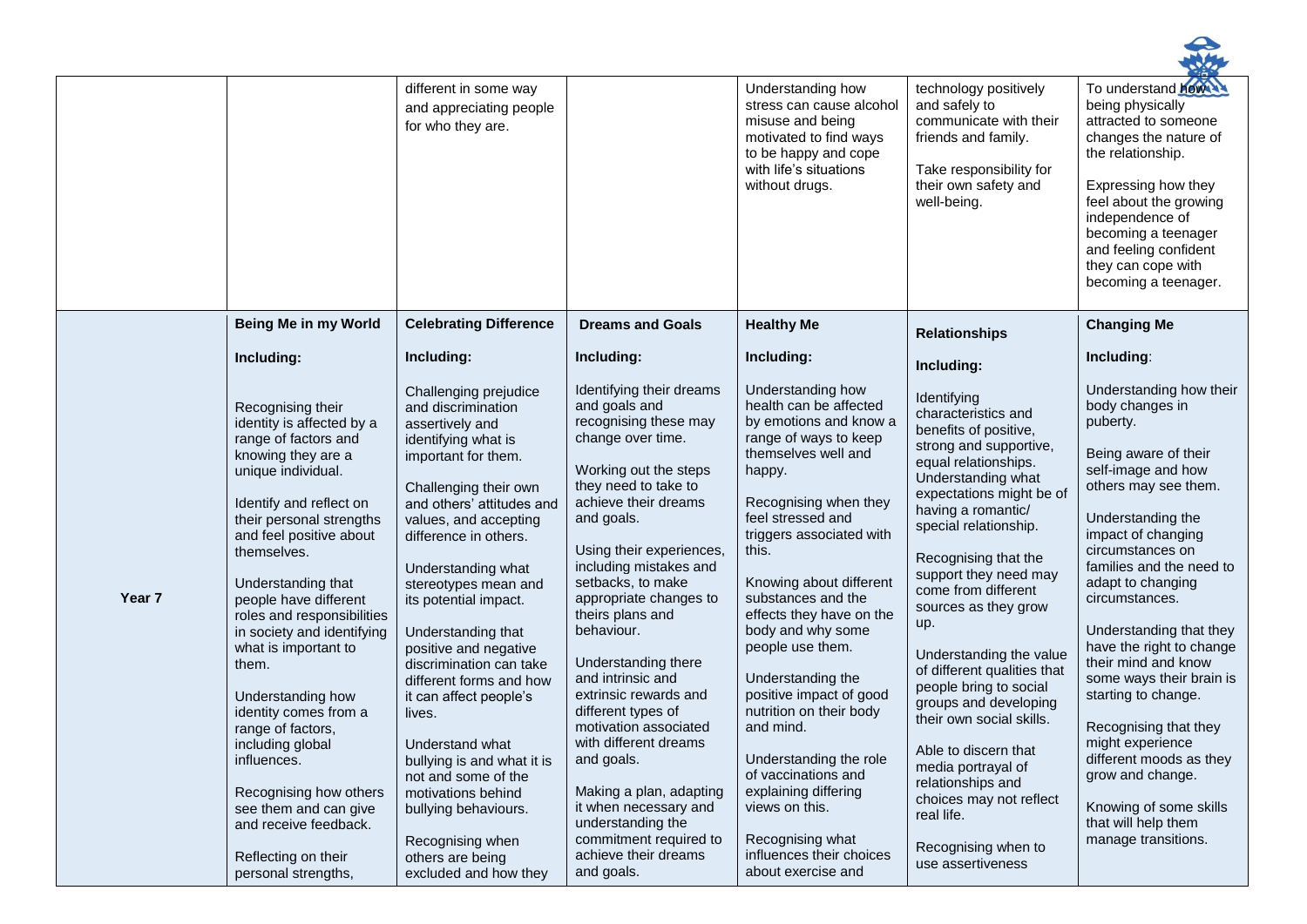

|        | achievements and areas<br>for development.                                                                                                                                                                                                                                                                                                                                                                                                                                                                                         | might help to change the<br>situation.                                                                                                                                                                                                                                                                                                                                                                                                                                                                                                                                                                                            | Understanding that, as<br>their life changes, their<br>dreams and goals may<br>change too.                                                                                                                                                                                                                                                                                                                                                                                                                            | sleep. Understanding<br>that they can employ a<br>range of factors to help<br>them sleep well.                                                                                                                                                                                                                                                                                                                                                                                                                                                                                                                                | techniques in some of<br>their relationships.<br>Recognising the roles<br>that are played in many<br>families and<br>understanding the role<br>they might play. Also<br>understanding the<br>changes that may take<br>place.                                                                                                                                                                                                                                                                                                                                                                                                                                 |                                                                                                                                                                                                                                                                                                                                                                                                                                                                                                                                                                                                                                                        |
|--------|------------------------------------------------------------------------------------------------------------------------------------------------------------------------------------------------------------------------------------------------------------------------------------------------------------------------------------------------------------------------------------------------------------------------------------------------------------------------------------------------------------------------------------|-----------------------------------------------------------------------------------------------------------------------------------------------------------------------------------------------------------------------------------------------------------------------------------------------------------------------------------------------------------------------------------------------------------------------------------------------------------------------------------------------------------------------------------------------------------------------------------------------------------------------------------|-----------------------------------------------------------------------------------------------------------------------------------------------------------------------------------------------------------------------------------------------------------------------------------------------------------------------------------------------------------------------------------------------------------------------------------------------------------------------------------------------------------------------|-------------------------------------------------------------------------------------------------------------------------------------------------------------------------------------------------------------------------------------------------------------------------------------------------------------------------------------------------------------------------------------------------------------------------------------------------------------------------------------------------------------------------------------------------------------------------------------------------------------------------------|--------------------------------------------------------------------------------------------------------------------------------------------------------------------------------------------------------------------------------------------------------------------------------------------------------------------------------------------------------------------------------------------------------------------------------------------------------------------------------------------------------------------------------------------------------------------------------------------------------------------------------------------------------------|--------------------------------------------------------------------------------------------------------------------------------------------------------------------------------------------------------------------------------------------------------------------------------------------------------------------------------------------------------------------------------------------------------------------------------------------------------------------------------------------------------------------------------------------------------------------------------------------------------------------------------------------------------|
|        | Being Me in my World                                                                                                                                                                                                                                                                                                                                                                                                                                                                                                               | <b>Celebrating Difference</b>                                                                                                                                                                                                                                                                                                                                                                                                                                                                                                                                                                                                     | <b>Dreams and Goals</b>                                                                                                                                                                                                                                                                                                                                                                                                                                                                                               | <b>Healthy Me</b>                                                                                                                                                                                                                                                                                                                                                                                                                                                                                                                                                                                                             | <b>Relationships</b>                                                                                                                                                                                                                                                                                                                                                                                                                                                                                                                                                                                                                                         | <b>Changing Me</b>                                                                                                                                                                                                                                                                                                                                                                                                                                                                                                                                                                                                                                     |
|        | Including:                                                                                                                                                                                                                                                                                                                                                                                                                                                                                                                         | Including:                                                                                                                                                                                                                                                                                                                                                                                                                                                                                                                                                                                                                        | Including:                                                                                                                                                                                                                                                                                                                                                                                                                                                                                                            | Including:                                                                                                                                                                                                                                                                                                                                                                                                                                                                                                                                                                                                                    | Including:                                                                                                                                                                                                                                                                                                                                                                                                                                                                                                                                                                                                                                                   | Including:                                                                                                                                                                                                                                                                                                                                                                                                                                                                                                                                                                                                                                             |
| Year 8 | Appreciating that<br>identities are complex<br>and can change over<br>time.<br>Understanding individual<br>identities and cultural<br>identities.<br>Understanding that<br>identity is affected by a<br>range of factors, such as<br>family.<br>Understanding that<br>where they live can<br>influence their identity<br>and how we can make<br>assumptions about other<br>identities.<br>Understanding and<br>respecting that there are<br>a range of beliefs within<br>any community and how<br>it can affect their<br>identity. | Recognise, appreciate<br>and understand that the<br>similarities among all<br>humans are greater than<br>the differences.<br>Challenging social<br>injustice and inequality,<br>such as race.<br>Challenging social<br>injustice and inequality,<br>such as religion.<br>Arguing effectively and<br>contributing assertively<br>and supportively to<br>current issues.<br>Making a positive<br>contribution to their<br>community and<br>recognise the choices<br>they make will impact on<br>their ability to be socially<br>mobile.<br>Knowing how they can<br>make a difference and<br>take responsibility for<br>their lives. | Knowing what some of<br>their short and medium-<br>term goals are and how<br>they can achieve them.<br>Knowing what some of<br>their long-term goals are<br>and how they can<br>achieve them.<br>Knowing about different<br>types of business, how<br>they are organised and<br>financed.<br>Explaining why it is<br>important to keep track<br>of spending.<br>Making reasoned<br>judgements about<br>spending.<br>Understanding some of<br>the positive and<br>negative roles that<br>money can play in<br>society. | Understanding how<br>health can be affected<br>by emotions and know a<br>range of ways to keep<br>themselves well and<br>happy.<br>Recognising when they<br>feel stressed and<br>triggers associated with<br>this.<br>Knowing how to perform<br>basic CPR and how<br>different substances can<br>affect the body.<br>Understanding the<br>positive impact of good<br>nutrition on their body<br>and mind.<br>Understanding the role<br>of medicines and<br>explaining the differing<br>views on this.<br>Recognising what<br>influences their choices<br>about exercise and<br>sleep. Understanding<br>that they can employ a | Understanding that<br>relationships affect<br>everything they do in<br>their lives and that<br>relationship skills have<br>to be learned and<br>practised.<br>Understanding that<br>relationships can cause<br>strong feelings and<br>emotions and knowing<br>the features of positive<br>and stable relationships.<br>Understanding their use<br>of social skills of<br>communication,<br>negotiation and<br>assertiveness.<br>Understanding that the<br>media might portray<br>relationships in a<br>skewed manner.<br>Understanding how to<br>use social media<br>appropriately.<br>Understanding that<br>relationships affect<br>everything we do in our | Understanding that<br>change is a normal part<br>of life and will always be<br>happening.<br>Recognising that there<br>are areas of life when<br>they will feel more<br>confident and less<br>confident.<br>Identifying something<br>that they find<br>challenging and know<br>some ways to tackle it.<br>Able to express how<br>they managed a<br>challenging situation<br>and express how they<br>felt during it.<br>Understanding that they<br>are responsible for<br>managing some of the<br>changes in their life.<br>Knowing some ways to<br>manage the changes<br>that will occur in their life<br>in the short-term<br>(transition to year 9). |